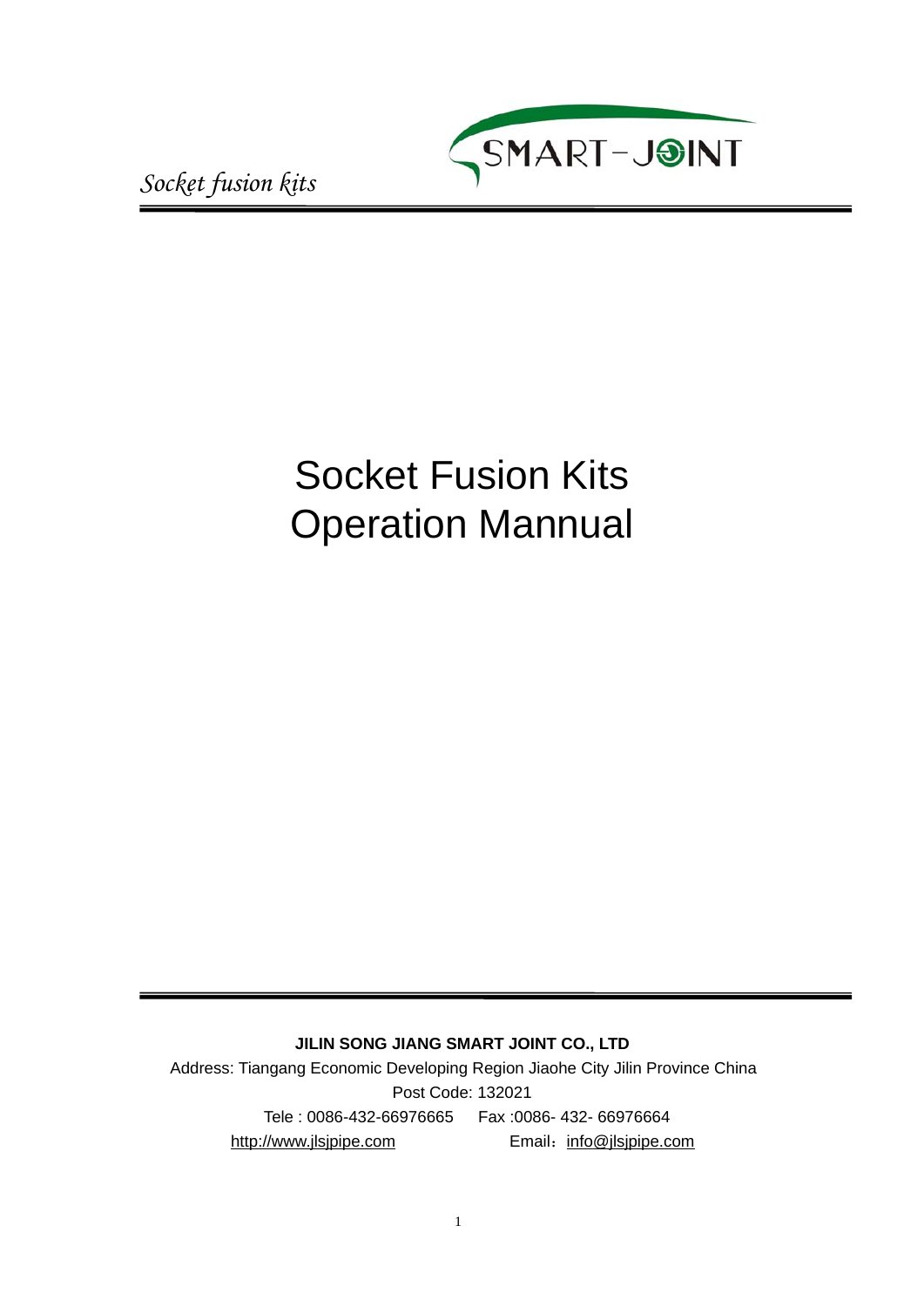

## **SF63 SF110 Socket Fusion Kits**

These tools are of best quality of the kind from China, and the product is CE approved.

**Feature:** Manual operated

Electronic control for temperature adjustment

Digital display

Suitable for pipe material of PE, PP, PPR, PVDF and PB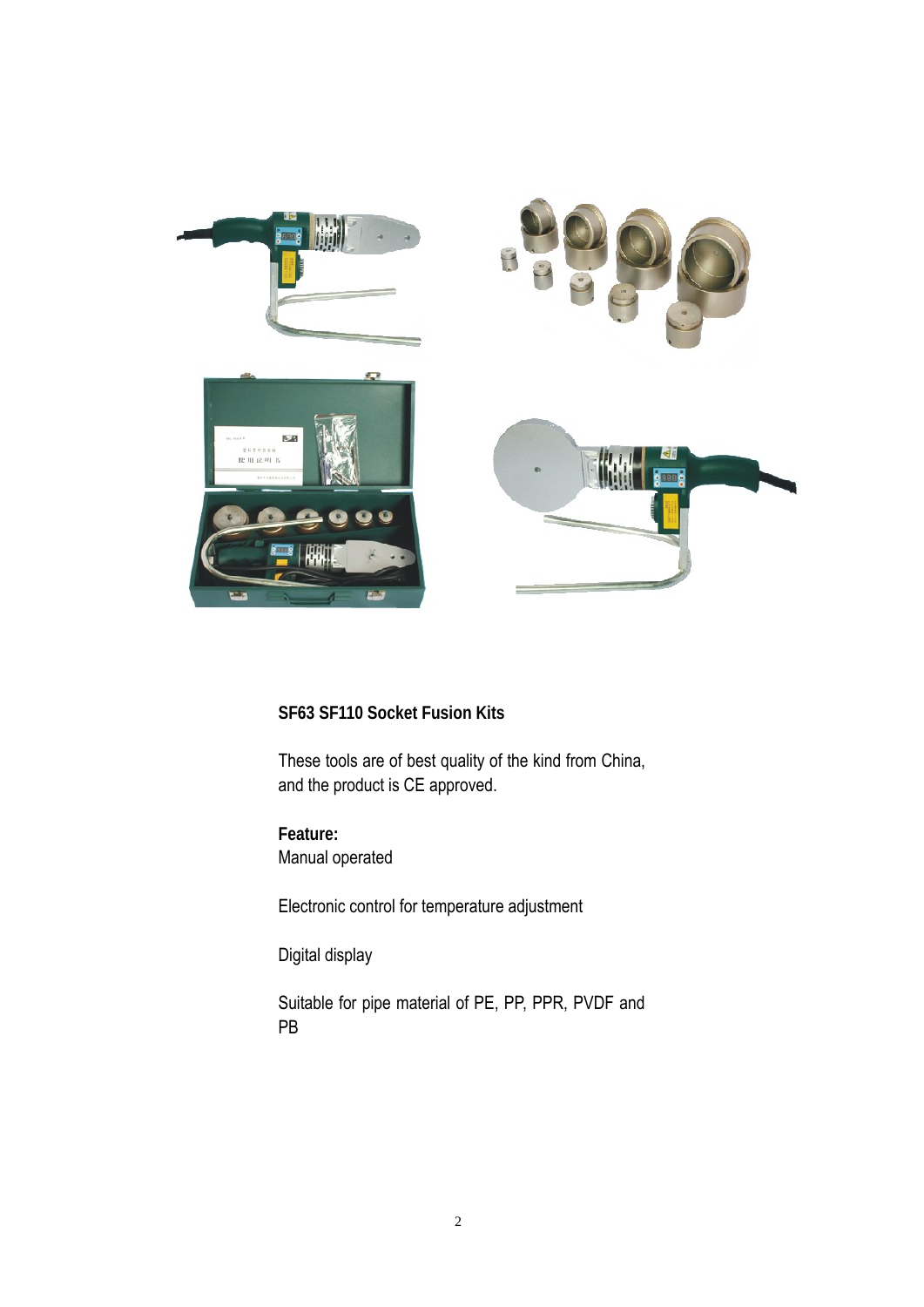#### 1. Product Description

Product components:

SF socket fusion kits mainly include parts as followed:

High-quality electric tube heater;

Electronic temperature controller;

Plastic handle;

Welding head;

Good quality plastic tool box.

SF socket fusion kits adopt the analog electronic control circuit, and micro- computer controlling circuit.

Product feature:

Quick temperature rising;

High temperature accuracy;

Easy and reliable operation;

Digital temperature set;

Auto environmental temperature correction;

Real temperature display;

Self-alarming when temperature exceeds the set temperature.

#### 2. Notice and Rules

- (1) Please read this manual carefully before operation.
- (2) Power supply adopts bipolar with grounding plug. Don't change the plug without authorization; the plug must be earthed.
- (3) Be careful about the high temperature, protect yourself from being hurt.
- (4) Please place the socket kits well to protect the shell.
- (5) Avoid using it outdoor when it rains to protect the kits from being wet.
- (6) Protect the welding head well.
- (7) Be careful when install the welding head, don't tighten screws too tightly.
- (8) The welding machine is placed by the fixed broad. It's easy and firm.
- (9) Unplug after using, put it into the box after cooling.
- (10) Don't open the shell without qualified electrician to prevent the anti-electric shock device.
- (11) Power on, when red light means welding device is heating, when red light is off, green light means welding device stop heating. After a moment, red light is on again. It means kits enter the temperature maintaining state, and then start to work.
- 3. Operation

(1)Recommend the welding temperature of the pipe

PP-R 260℃ PR 240℃ HDPE 220℃

(2)Temperature setting

Press the setting key(●),you can see temperature setting digits flashing, then if you press the increasing key(▲)or the decreasing key(▼),the digit can be changed. If you need change the tenth digit, please press the L/R key(◄►),then press the increasing or decreasing key to change it. The maximum temperature setting is 279℃, the minimum is 200℃, after setting,